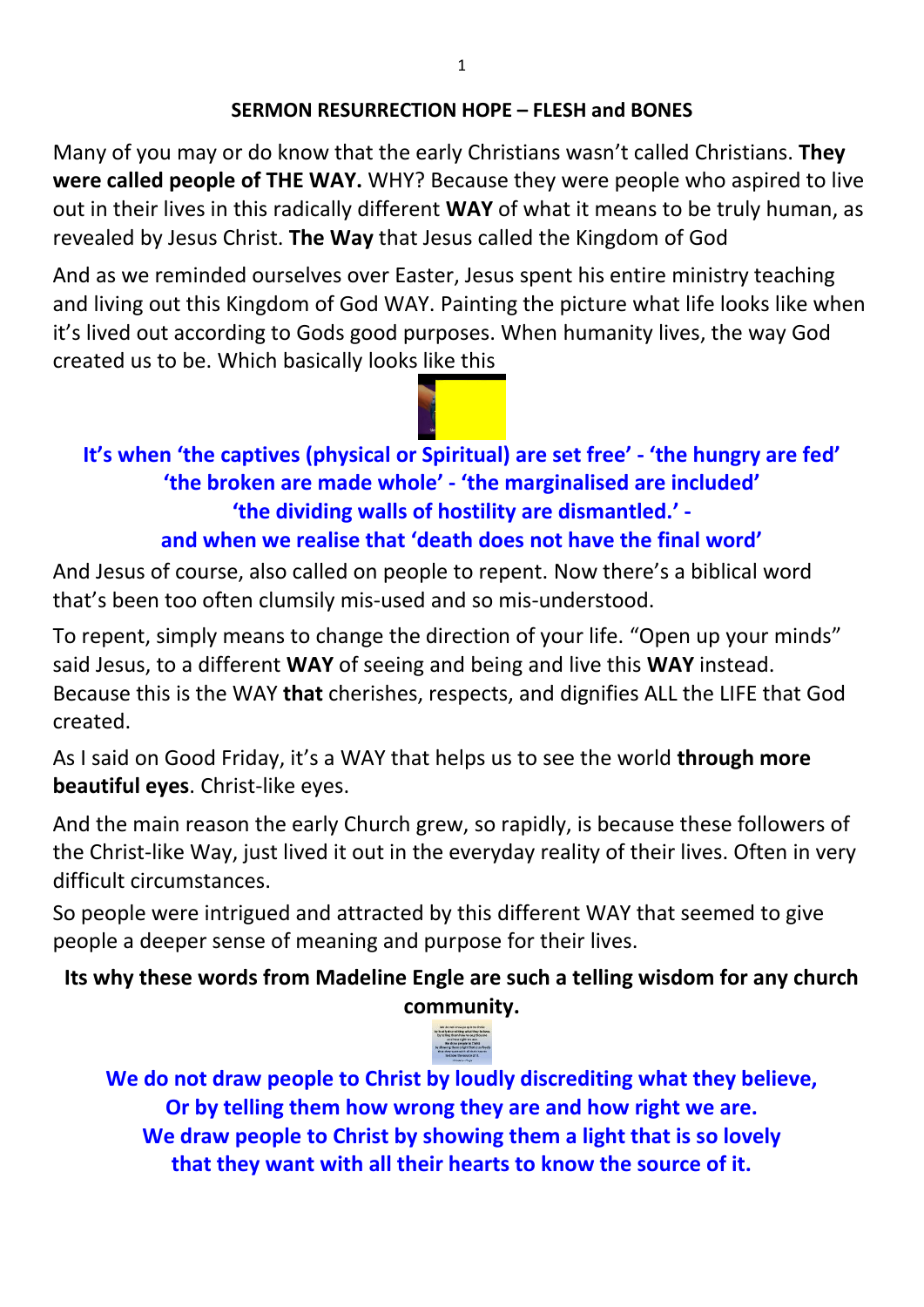The reason I feel so strongly about these words is because it's my own lived experience of coming to know and be part of this **Resurrection Hope. The WAY of this light so lovely.** 

Because this is me in a former life.



This isn't me at a Vicars retreat with 3 other vicars training to be a priest. This is me in the punk band I was in, doing a promo picture for our new single and we thought it would be a bit provocative to dress up as Vicars and poke a bit of fun at religion. Because none of us were very keen on many aspects of organised religion.

Our local paper, the 'Birmingham Evening Mail' actually banned it as too controversial. And the bizarre thing, is that I'd never seen this photo since the day it was taken, until a friend told me it was up on the internet from Lord knows where or how.

Now apart from the fact that this shows me that God clearly has a great sense of humour because here I am now wearing a real dog collar. It was a good 20 years after this photo, that I actually began tentatively, suspiciously explore the Christian faith

## **And there were 3 main things that drew me into this journey.**



- 1. **The PERSON of Jesus Christ** (compelling then, even more compelling now) –
- 2. **The WAY of Jesus Christ**. (Compelling then, even more compelling now)
- 3. And becoming part of a church community that genuinely aspired to try and **live out this WAY of Christ.**

Now were any of us perfect? Far from it, but we did believe in this **Resurrection Hope,** and we wanted to try and live it out as best we could in the mercy and beauty of God's grace.

**So I today I want to explore 3 features of this resurrection appearance of Jesus to his frightened disciples hiding in their locked rooms of fear. And I want ask, when the presence of Christ is with us and among us, what challenges and what encouragements can we take for our own Resurrection Hope?** 

**And the first feature comes from these words of Christ to His disciples.**

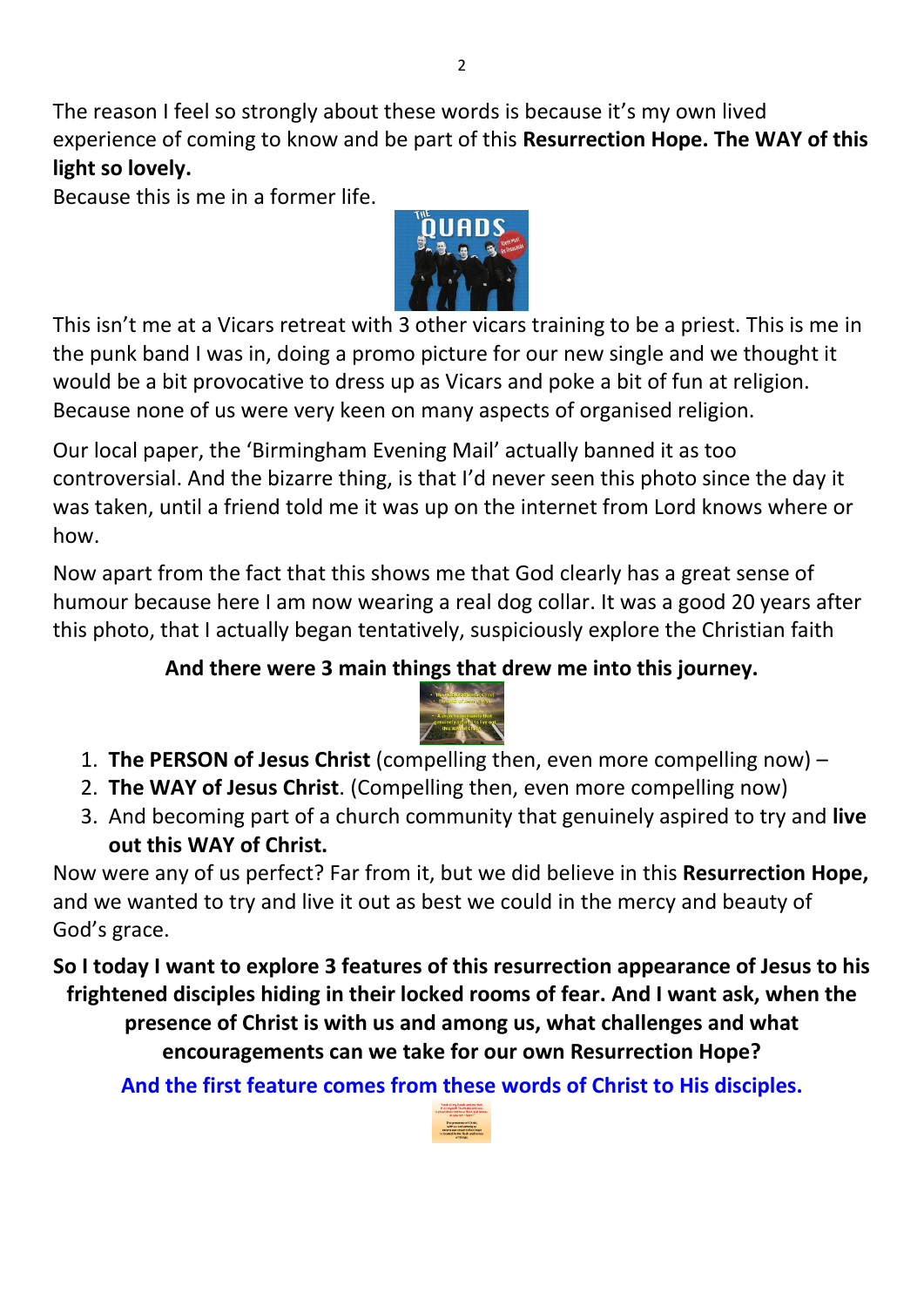### **39** *Look at my hands and my feet***. It is I myself!** *Touch me and see;* **a ghost does not**  *have flesh and bones, as you can see, I have."*

One of the most compelling things for me as I explored following this Way of Christ 20 years ago, was to realise that my resurrection hope, is completely located in the flesh and bones of life. Which means that the beauty of our hope isn't some abstract concept. It means that it's connected and relevant to every aspect of our lives

Think of the opening words of John's gospel… *In the beginning the Word became flesh.* We the Church are known as what? We are the **Body of Christ**. Called to be the hands and feet of the Christ-like WAY in this world.

Christ even sits and eats fish with the disciples and shows His wounds to Doubting Thomas. The beauty of our hope is that when Christ is with us and among us, it's both in the spirit of things and the flesh and bones of things. Especially in the carrying of wounds and healing of our wounds.

### **THE SECOND FEATURE TO BRING OUT IS THIS … THE PRESENCE OF CHRIST AMONG US IS ABOUT OPENING OUR MINDS TO THIS DIFFERENT WAY OF SEEING AND BEING. Its about transformation.**

**And it's captured in these words from today's encounter….** 

**45 Then Christ opened the disciples' minds, so they could understand the Scriptures.**  Which begs a deeper question.

**What is it that Christ is so keen for His disciples to understand about scripture?**  Because he's just done the very same thing to the 2 disciples on the road to Emmaus.

It's an interesting question, because the disciples are Jewish people are RAISED on scripture. But clearly for Jesus, it's one thing to *know* scripture and another to *understand* scripture.

**For me, this is a crucial question, because there's been a number of not very Christthings said and done in the name of scripture.** 

But for us to understand what it is that Jesus wants the disciples to understand, we have to go to the context of John 5:31. This is Jesus speaking to the religious elite.



**"You search the Scriptures because you think that's it's in these words you will find eternal life; but these scriptures are bearing witness to ME"**

**This is Jesus opening all of our minds to a very crucial truth.**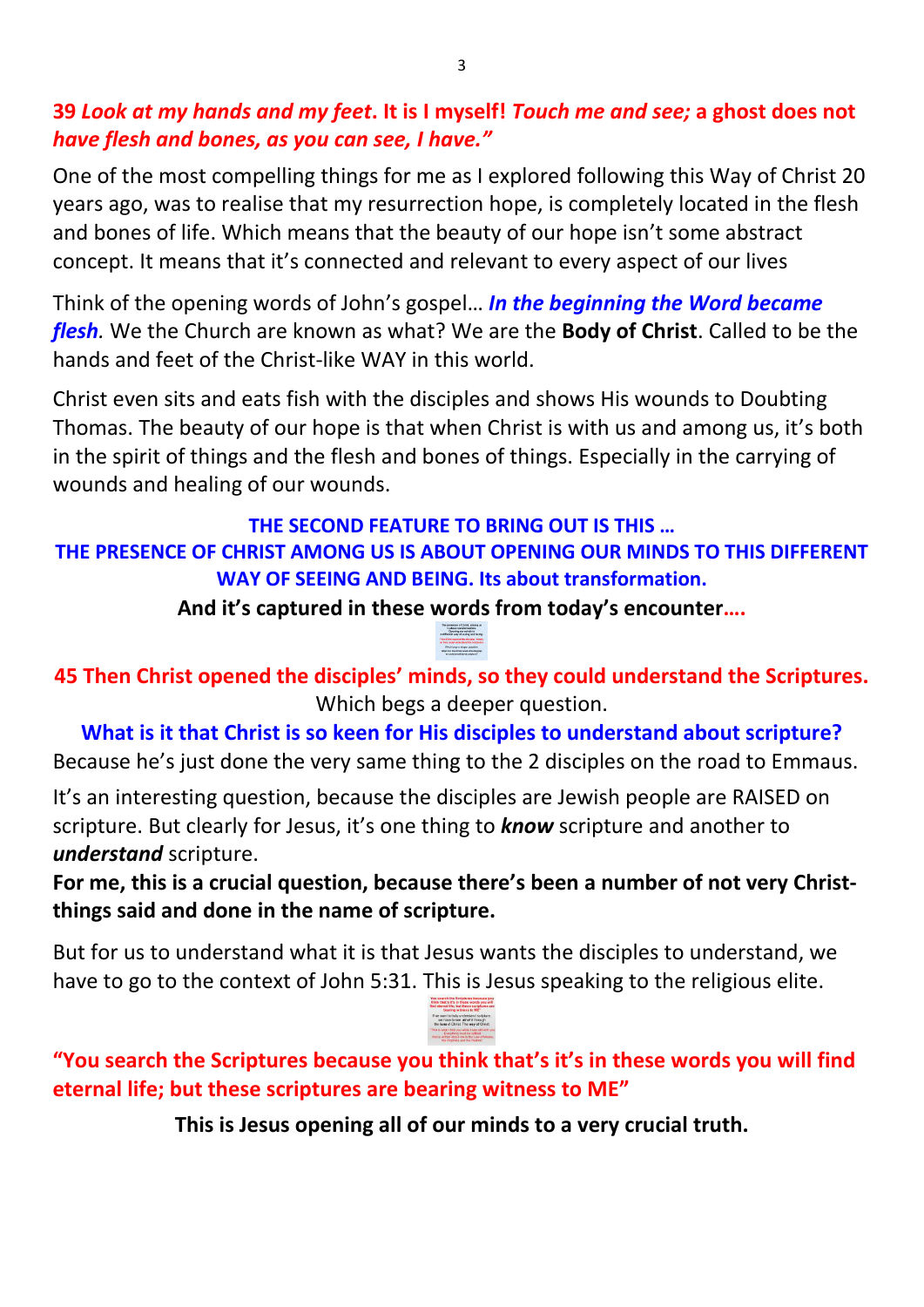If anyone wants to truly understand scripture, we have to see **all of it** through the lens of Christ. **All of it** through the way and the authority of Christ.

How many times do we hear Jesus say "you have heard it said" but now I tell you the better way. You've heard it said that and eye for an eye a bit of revenge is okay, but now I tell you a better way. Learn to forgive, as much as 70x7. We believe, remember… that Christ is the Author and perfector of our faith.

As Jesus makes clear in verse 44…

**This is what I told you when still with you, everything must be fulfilled that is written about me in the Law of Moses, the Prophets and the Psalms."**

### **And if we want the best example of why this is so important, then look no further than the life of St Paul himself.**

This is the man who was transformed by an encounter with the risen Christ on the road to Damascus. This is a man who knows His scriptures. He's a total expert. But does HE truly **understand** them through the lens and the way of Christ?

Why is he even on the road to Damascus? Because Paul believes that His scriptures call on him, to commit violence in the name of his religion and his defend His God. Ironically against the early Christians. Followers of THE WAY.

But literally, in a blinding flash of revelation, Paul has his mind opened by the risen Christ to a different and more beautiful WAY. The most excellent way of Love.

A WAY so beautiful, He changed direction in His life and then urged all followers of Christ to live out this same WAY in today's reading…

**8 Finally, brothers and sisters, whatever is true, whatever is noble, whatever is right and without guile, whatever is lovely and admirable—and if anything is excellent or praiseworthy—think about such things.** In other words, clothe yourselves in love because this binds everything together. Make this WAY your highest priority.

### **WHCH BRINGS ME TO THE FINAL FEATURE OF TODAY'S ENCOUNTER WITH THE RISEN CHRIST.**

And in many ways, given the times in which we now live, it's probably the most challenging and the most important.

How telling is it, how significant is it, that the very first words of resurrection hope that Jesus gives is… **"peace be with you". And who does he give these words of peace to?**